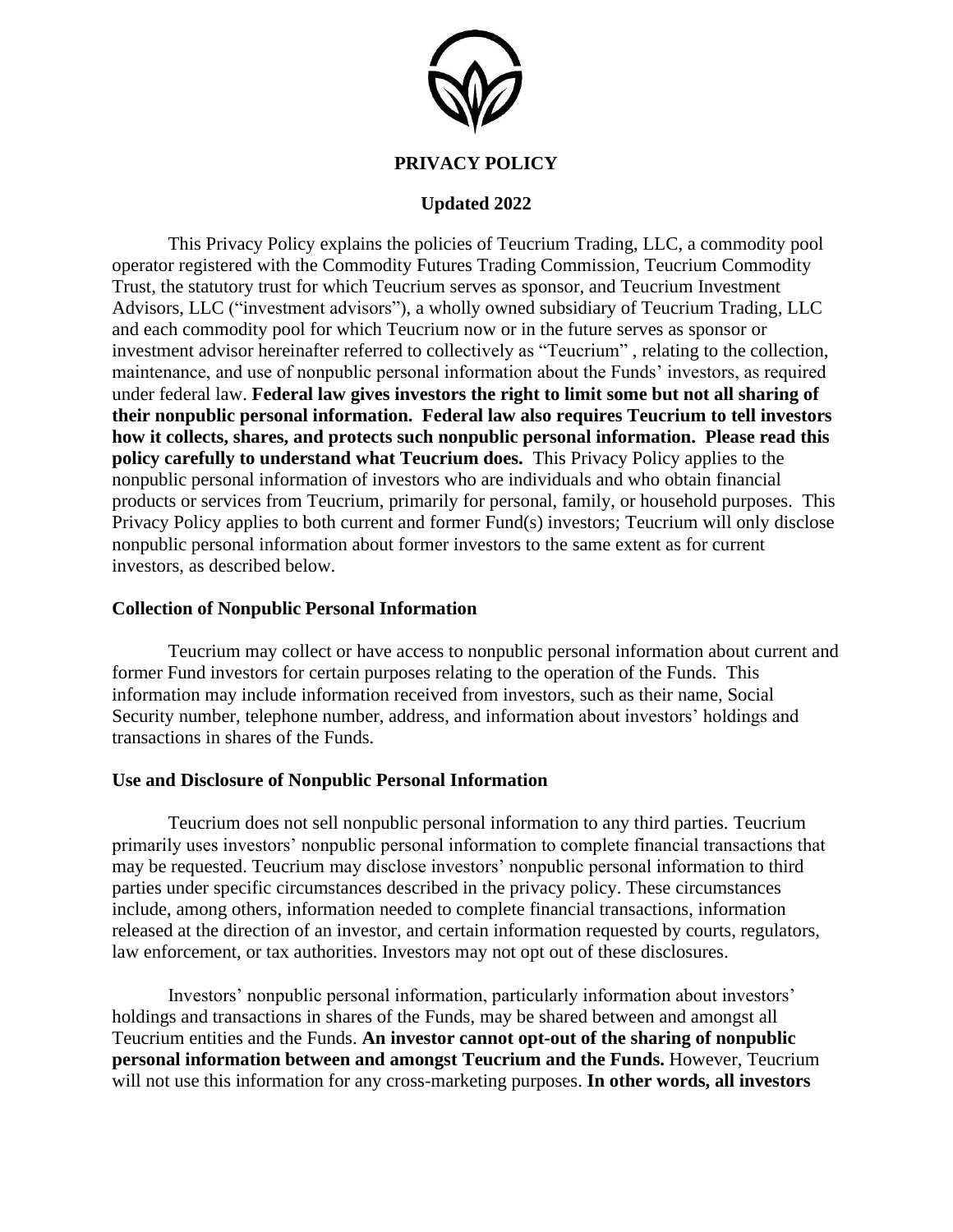### **will be treated as having "opted out" of receiving marketing solicitations from Teucrium other than the Fund(s) in which it invests.**

#### **Protection of Nonpublic Personal Information**

As described in the privacy policy, Teucrium takes safeguards to protect investors' nonpublic personal information, which include, among others, restricting access to such information, requiring third parties to follow appropriate standards of security and confidentiality, and maintaining physical, technical, administrative, and procedural safeguards.

Teucrium's Website is hosted in the United States and any data provided to Teucrium is stored in the United States. If you choose to provide Personal Data from regions outside of the United States, then by your submission of such data, you acknowledge and agree that: (a) you are transferring your personal information outside of those regions to the United States voluntarily and with consent; (b) the laws and regulations of the United States shall govern your use of the provision of your information, which laws and regulations may differ from those of your country of residence; and (c) you permit your personal information to be used for the purposes herein and in the Privacy Policy above.

### **Dissemination of and Changes to Privacy Policy**

Teucrium may make changes to this Privacy Policy in the future. Teucrium will not make any change affecting Fund(s) investors without first sending investors a revised Privacy Policy describing the change.

In any case, as required by federal law, Teucrium sends investors a copy of Teucrium's Privacy Policy annually along with end-of-year financial statements, which are sent by mail.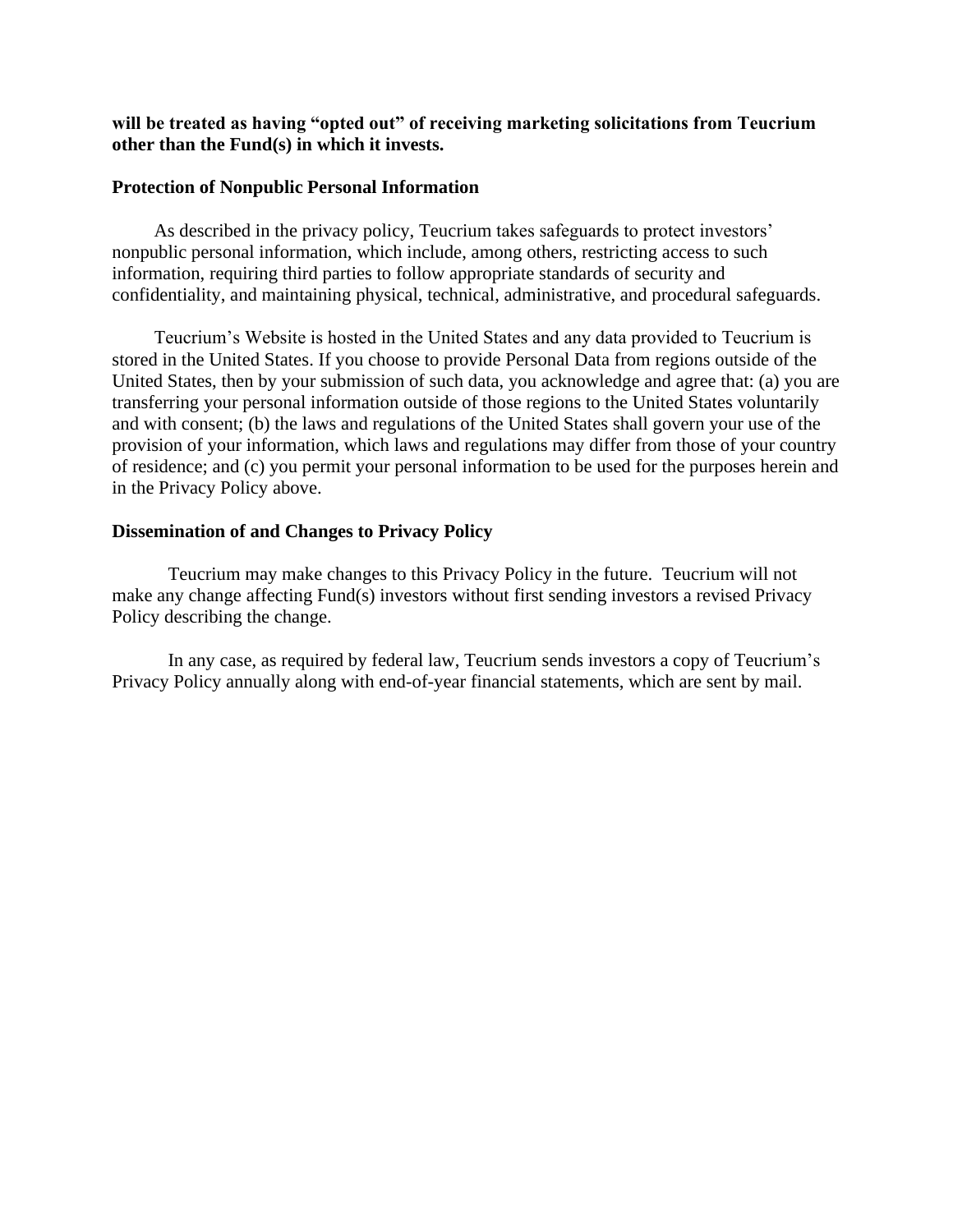

# **Website Privacy Policy and Notice to EU Residents of Data Collection Processes**

# **Updated 2022**

Teucrium Trading, LLC and Teucrium Investment Advisors, LLC ("Teucrium" or "We," "Us," or "Our") may obtain certain confidential or nonpublic information about you in the course of our business. We are committed to maintaining the confidentiality, integrity, and security of such information and to respecting the privacy of our current and prospective investors and other individuals whose personal information we collect and process ("Personal Data"). The Personal Data we collect comes from information that you provide to us in using our Website and information collected from you automatically when you use our Website. You are not required to supply any of such personal information.

Please contact us to correct or amend Personal Data that you have already submitted. It is your responsibility to provide us with accurate data, and to provide us with updated Personal Data when it changes.

# *Categories of Personal Data*

Teucrium generally collects Personal Data directly from you (electronically, in writing, or verbally). This Personal Data includes:

- Identifiers (contact information such as name, email address, mailing address, and phone number)
- Internet or other electronic network activity (data gathered by technology when you visit our Website and allow cookies, including IP addresses, retargeting pixels, clear GIFs, device and browser types, and referral URLs)

# *Uses of Personal Data*

We may use your Personal Data to:

- Contact you by post, telephone, electronic mail, facsimile, etc., in response to your request(s);
- Provide you with information concerning products and services offered by Teucrium, including our newsletter; and
- Measure the performance of our Website and improve its performance.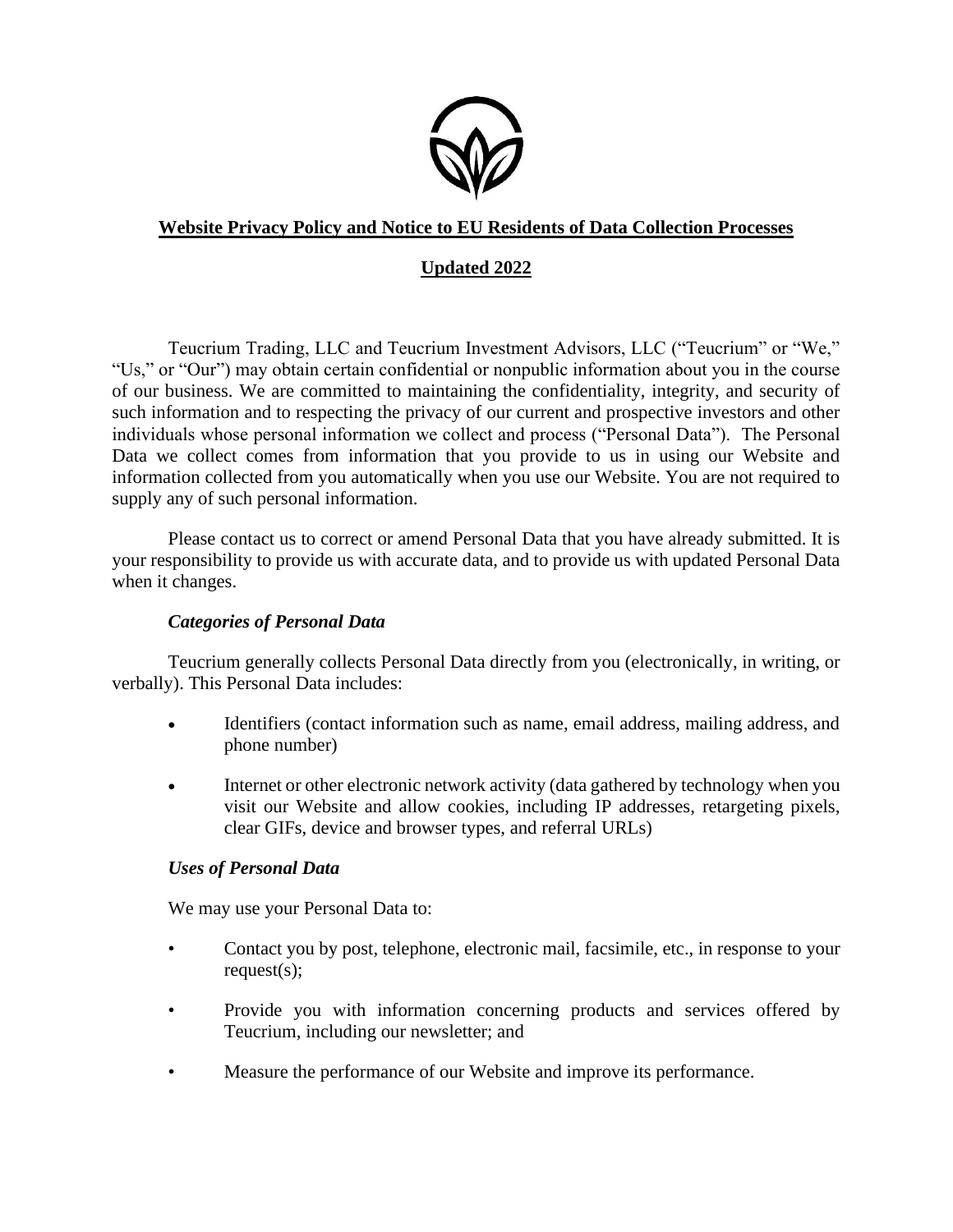### *Sharing of Personal Data*

We do not sell any of your Personal Data, including your name, mailing address or email address, to any companies.

Teucrium also does not disclose your Personal Data to third parties, except as described in this policy. Third party disclosures may include sharing such information with non-affiliated companies that perform support services, including those that provide professional, legal, distribution or accounting advice to Teucrium. Non-affiliated companies that assist Teucrium in providing services to you are required to maintain the confidentiality of such information to the extent they receive it and to use your Personal Data only in the course of providing such services and only for the purposes that we dictate.

We may also disclose your Personal Data to fulfill your instructions, to protect or exercise our rights and interests and those of our business partners, or as part of a corporate transaction with a successor or affiliate or in connection with any acquisition, merger, or sale of equity or assets, or pursuant to your express consent. Under limited circumstances, your Personal Data may be disclosed to third parties as permitted by, or to comply with, applicable laws and regulations or as required by law enforcement officials; for instance, when responding to a subpoena, court order or similar legal process, to protect against fraud and unauthorized transactions, and to otherwise cooperate with law enforcement or regulatory authorities.

### *Your Choices*

You may access your Personal Data and correct or amend any of the Personal Data you have provided to us by emailing us at contact@teucrium.com. Please include your name, address, and/or email address when you contact us.

It is possible that you may be denied access to your Personal Data. For instance, access can be denied when: giving one-person access would compromise another's privacy rights; disclosure is likely to interfere with the safeguarding of national security, defense, or public security; and disclosure could interfere with law enforcement or legal actions. These are only examples, and access may be denied in other situations in compliance with applicable laws.

### *Retention of Data*

We will keep your Personal Data only for as long as reasonably necessary to fulfill the purposes for which Personal Data is collected as stated herein and to comply with legal and statutory obligations, such as in tax, trade and corporate laws. When we no longer need your Personal Data for our purposes, we will destroy, delete, or erase that Personal Data or convert it into an anonymous form.

### *Security of Data*

Teucrium will take reasonable steps to protect your Personal Data in our possession from loss, misuse, unauthorized access, disclosure, alteration, and destruction. For example, we use security measures including safeguarding and monitoring our network, controlling access to our files, equipment, and buildings.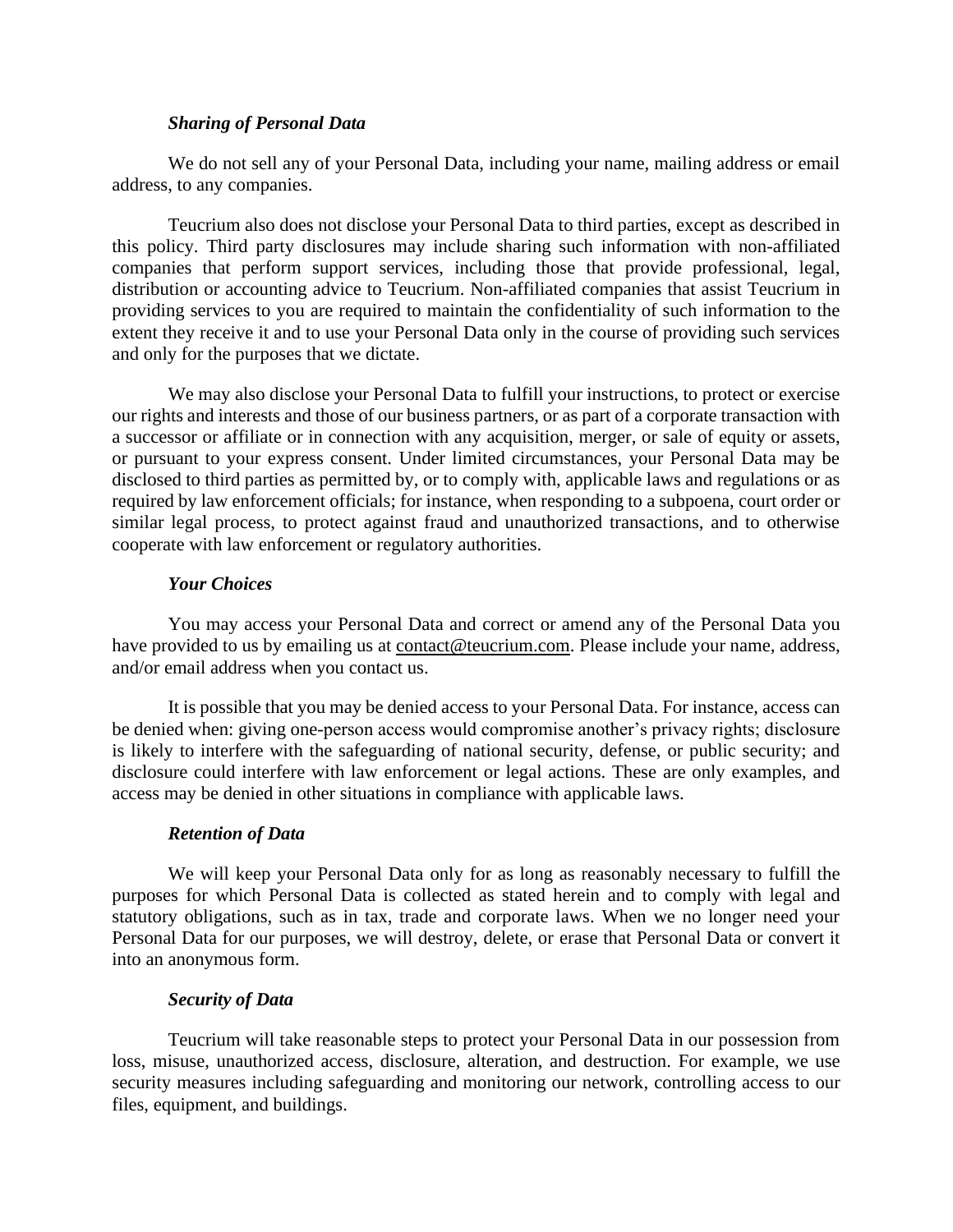### *Children's Privacy*

We do not knowingly collect Personal Data from children under the age of sixteen (16), nor are our services designed for or directed at children. By providing Personal Data to us, you represent that you are age sixteen (16) or over. If you are a child under sixteen (16) years of age, you should not send any Personal Data about yourself to us. If you believe that a child may have provided his or her Personal Data to us, please contact us using the contact information at the end of this Policy. In the event that we become aware that we have collected Personal Data from a child under the age of sixteen (16), we will dispose of that Personal Data immediately.

### *Data Subject Rights*

Teucrium does not fall within the scope of the California Consumer Protection Act. However, if you have concerns about accessing or deleting your data, feel free to contact Teucrium at contact@teucrium.com.

If you are an EU data subject, please see below for more information about Teucrium's handling of EU data.

### *Contact Information*

Unless otherwise stated, Teucrium is a data controller for Personal Data processed subject to this Policy. If you have any questions about this Policy or if you believe that your Personal Data has been processed or disclosed in violation of this Policy, please contact us by sending an email to contact@teucrium.com, or a letter to:

Teucrium Trading, LLC Three Main Street Suite 215 Burlington, VT 05401